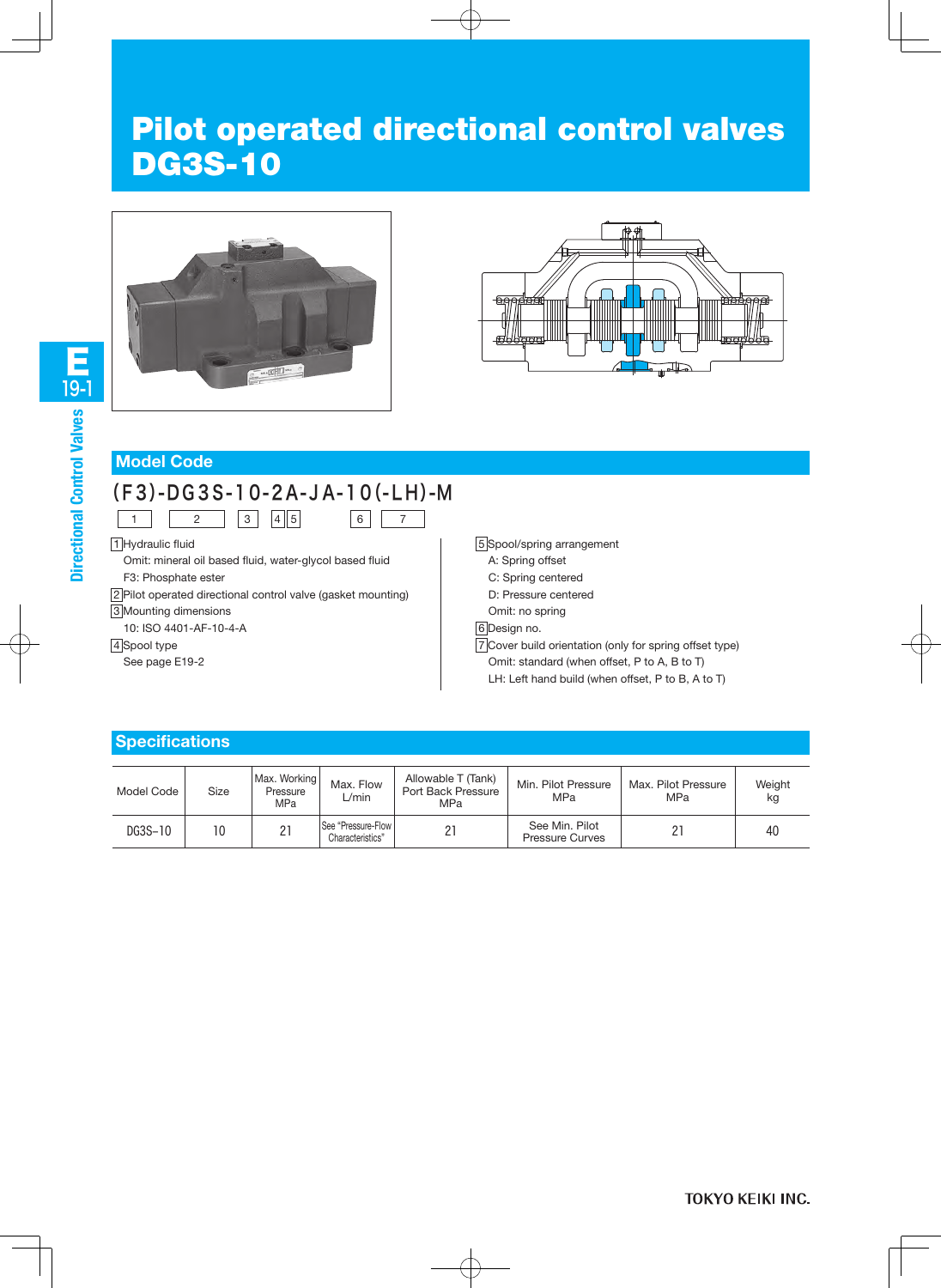|                |                           | Model Code, Functional Symbol                              |                                                    |        | Max. Flow |                    | Pressure Drop Curve Number |                   |                   |                   |  |
|----------------|---------------------------|------------------------------------------------------------|----------------------------------------------------|--------|-----------|--------------------|----------------------------|-------------------|-------------------|-------------------|--|
|                | Spool Center<br>Position  | <b>Spring Centered</b><br>Pressure Centered Type           |                                                    | L/min  |           | Switched Condition |                            |                   |                   | Neutral           |  |
|                |                           | $- C -$                                                    | $- D -$                                            | C Type | D Type    | $P \rightarrow A$  | $B \rightarrow T$          | $P \rightarrow B$ | $A \rightarrow T$ | $P \rightarrow T$ |  |
| $\mathbf 0$    | $\Box$                    | $DG3S-10-OC$<br>जाैैी।<br>X<br>P T                         | $DG3S-10-0D$<br>XHIIM<br>$X$ , $W$ $p$ $T$         | 600    | 800       | $\circled{1}$      | $\circledS$                | $\circled{1}$     | $\circled{3}$     | $\circled{3}$     |  |
| $\overline{2}$ | 다<br>لتحا                 | $DG3S-10-2C$<br><del>Q</del> ∆ ∄⊺∎<br>X<br>P T             | $DG3S-10-2D$<br>X <sup>A B</sup> ITM<br>X W P T    | 600    | 800       | $\circled{2}$      | $\circled{6}$              | $\circled{2}$     | $\circled{4}$     |                   |  |
| 3              | $\sum_{\tau}$             | $DG3S-10-3C$<br>A B<br><b>NTITA</b><br>X<br>P T            | $DG3S-10-3D$<br>XÊTIM<br>$X \cdot W$ $P$ $T$       | 600    | 800       | $\circled{2}$      | $\circledR$                | $\circled{3}$     | $\circled{3}$     |                   |  |
| 4              | Ħ                         | $DG3S-10-4C$<br>$\frac{A}{\sqrt{\frac{1}{n}}}$<br>X<br>P T | $DG3S-10-4D$<br><b>SHIFFIX M</b><br>$X \cup W P T$ | 600    | 800       | $\circledast$      | $\circledS$                | $\circled{7}$     | $\circledR$       | $\circled6$       |  |
| 6              | $\mathbb{H}$              | $DG3S-10-6C$<br>A B<br>X<br>P T                            | $DG3S-10-6D$<br>XĤI<br>ŢŴ<br>$X \cup W P T$        | 600    | 800       | $\circled{2}$      | $\circled{4}$              | $\circled{2}$     | $\circled{3}$     |                   |  |
| 8              | 睛                         | $\overline{DG3S-10-8C}$<br>음<br>X<br>P T                   | $DG3S-10-8D$<br><b>THAM</b><br>X U P T             | 600    | 800       | $\circled{4}$      | $\circled{9}$              | $\circledS$       | $\circledR$       | $\circled6$       |  |
| 9              | $\frac{1}{k}$             | $DG3S-10-9C$<br>A B<br>义将什<br>$\times$<br>P T              | $DG3S-10-9D$<br><b>XHIIN</b><br>$X \cup W P T$     | $*570$ | 800       | $\circled{2}$      | $\circled{4}$              | $\circled{2}$     | $\circled{3}$     |                   |  |
| 33             | $\mathbb{F}^{\mathbb{Z}}$ | $DG3S - 10 - 33C$<br>ΑВ<br>$\times$<br>P T                 | $DG3S-10-33D$<br>$X$ <sub>1</sub> W $P$ T          | 600    | 800       | $\circled{2}$      | $\circledast$              | $\circled{2}$     | $\circledcirc$    |                   |  |

#### Spool Types and Pressure-Flow Characteristics

|                   | Model Code, Functional Symbol                                                                                                                                                                                                                                                                                                                                                             |                                                                                                                                                                                                                |                                                                                                                                                                                                                                                                                                                                                                                                                                                                                                                                            |                             | Max. Flow<br>L/min |                              |                            |                          |                   |
|-------------------|-------------------------------------------------------------------------------------------------------------------------------------------------------------------------------------------------------------------------------------------------------------------------------------------------------------------------------------------------------------------------------------------|----------------------------------------------------------------------------------------------------------------------------------------------------------------------------------------------------------------|--------------------------------------------------------------------------------------------------------------------------------------------------------------------------------------------------------------------------------------------------------------------------------------------------------------------------------------------------------------------------------------------------------------------------------------------------------------------------------------------------------------------------------------------|-----------------------------|--------------------|------------------------------|----------------------------|--------------------------|-------------------|
| Spool Transient   | 2 Position                                                                                                                                                                                                                                                                                                                                                                                |                                                                                                                                                                                                                |                                                                                                                                                                                                                                                                                                                                                                                                                                                                                                                                            |                             |                    |                              | Pressure Drop Curve Number |                          |                   |
| Condition         |                                                                                                                                                                                                                                                                                                                                                                                           | Spring Offset                                                                                                                                                                                                  | No Spring                                                                                                                                                                                                                                                                                                                                                                                                                                                                                                                                  |                             |                    | <b>Switched Condition</b>    |                            |                          |                   |
|                   | $-A-$                                                                                                                                                                                                                                                                                                                                                                                     | $-A-LH-$                                                                                                                                                                                                       |                                                                                                                                                                                                                                                                                                                                                                                                                                                                                                                                            | A Type, A-LH Type No Spring |                    | $P \rightarrow A$            | $B \rightarrow T$          | $P \rightarrow B$        | $A \rightarrow I$ |
| H                 | $DG3S-10-0A$<br>A B<br>ᅟᇚᅮᅡᇿ                                                                                                                                                                                                                                                                                                                                                              | $DG3S-10-0A-LH$<br>$\mathbb{\hat{X}}$ HII.<br>ێٙ<br>PT                                                                                                                                                         | $DG3S-10-0$<br>$\frac{AB}{4}$<br>-XI <del>I 1</del><br>PT <sup>Y</sup>                                                                                                                                                                                                                                                                                                                                                                                                                                                                     | 600                         | 800                |                              | $\circledS$                | Η.                       | $\circled{3}$     |
| ת־בח<br>C<br>lırl | $DG3S-10-2A$<br>$\begin{picture}(180,175) \put(0,0){\line(1,0){10}} \put(10,0){\line(1,0){10}} \put(10,0){\line(1,0){10}} \put(10,0){\line(1,0){10}} \put(10,0){\line(1,0){10}} \put(10,0){\line(1,0){10}} \put(10,0){\line(1,0){10}} \put(10,0){\line(1,0){10}} \put(10,0){\line(1,0){10}} \put(10,0){\line(1,0){10}} \put(10,0){\line(1,0){10}} \put(10,0){\line$<br>l/N It til<br>ᅟᆰᅐᅛ | $DG3S-10-2A-LH$<br>$\begin{array}{c}\mathbb{M}^{\mathbb{A}\mathbb{B}}_{\mathbb{A}\mathbb{F}_1\mathbb{F}_1} \\ \sqrt{\mathbb{X}}\mathbb{K}^{\mathbb{B}\mathbb{F}_1\mathbb{F}_1\mathbb{F}_1} \end{array}$<br>PT. | $DG3S-10-2$<br>$\leftarrow \mathbb{X}^{\mathbb{P} \text{-}\hat{\mathbb{P}} \text{-}\hat{\mathbb{P}} \text{-}\hat{\mathbb{P}} \text{-}\hat{\mathbb{P}} \text{-}\hat{\mathbb{P}} \text{-}\hat{\mathbb{P}} \text{-}\hat{\mathbb{P}} \text{-}\hat{\mathbb{P}} \text{-}\hat{\mathbb{P}} \text{-}\hat{\mathbb{P}} \text{-}\hat{\mathbb{P}} \text{-}\hat{\mathbb{P}} \text{-}\hat{\mathbb{P}} \text{-}\hat{\mathbb{P}} \text{-}\hat{\mathbb{P}} \text{-}\hat{\mathbb{P}} \text{-}\hat{\mathbb{P}} \text{-}\hat{\mathbb{P}} \text{-}\hat{\$<br>PT. | 600                         | 800                | 2                            | 6                          | Q                        | $\circled{4}$     |
| H<br>6            | $DG3S-10-6A$<br>A <sub>B</sub><br>YL<br>PT.                                                                                                                                                                                                                                                                                                                                               | $DG3S-10-6A-LH$<br>A <sub>B</sub><br>KETIN <del>4</del><br>X أن                                                                                                                                                | $DG3S-10-6$<br>XH<br>PT.                                                                                                                                                                                                                                                                                                                                                                                                                                                                                                                   | 600                         | 800                | $\overline{\textcircled{2}}$ | 4                          | $\overline{\mathcal{Z}}$ | $\circled{3}$     |

Note: • Max. flow refers to limit flow without valve malf Note: • Max. flow refers to limit flow without valve malfunction for valve switching.

icates max. flow at 7 MPa working pressure. At 21  $\,$ • \* mark indicates max. flow at 7 MPa working pressure. At 21 MPa, it is 3 • \* mark indicates max. flow at 7 MPa working pressure. At 21 MPa, it is 320 L/min.

#### Characteristics Curve (viscosity 20 mm2/s, specific gravity 0.87) (typical examples)



E 19-2

**TOKYO KEIKI INC.**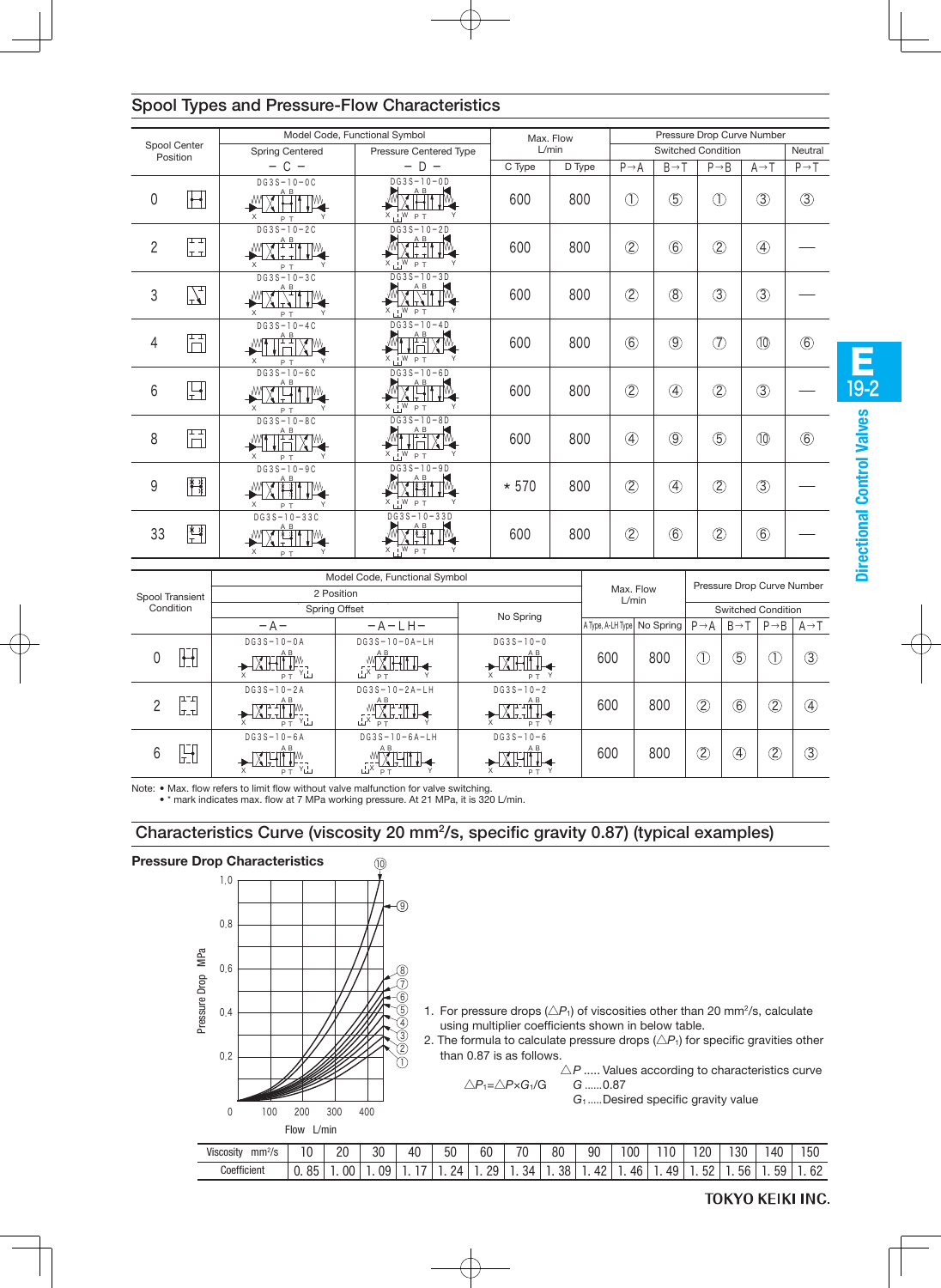#### **Minimum Pilot Pressure**



| Min. Pilot Pressure Curve No. |             |                   |  |  |  |  |
|-------------------------------|-------------|-------------------|--|--|--|--|
| Spool/Spring<br>Arrangement   | Spool Type  | No.               |  |  |  |  |
|                               | 0, 9        |                   |  |  |  |  |
| No Spring                     | 2, 6        | 3                 |  |  |  |  |
| A. A-LH. C                    | 0, 4, 8, 9  | 2                 |  |  |  |  |
|                               | 2, 3, 6, 33 | $\left( 4\right)$ |  |  |  |  |
|                               | 0, 4, 8, 9  | 5                 |  |  |  |  |
|                               | 2, 3, 6, 33 | 6                 |  |  |  |  |

#### **Notes on Operation**

Supply of pilot pressure to pilot ports X, Y may differ by spool/ spring arrangement. Pilot circuit should be designed according to the reference table below (for spool types 4 and 8, pilot port X and Y relationship will be reversed).

|                         |                                                                                   |                                       | Neutral |   | $P \rightarrow B$ . A $\rightarrow T$ |  |
|-------------------------|-----------------------------------------------------------------------------------|---------------------------------------|---------|---|---------------------------------------|--|
|                         |                                                                                   |                                       |         |   |                                       |  |
|                         |                                                                                   |                                       |         |   |                                       |  |
|                         | P                                                                                 |                                       |         |   |                                       |  |
|                         | D                                                                                 |                                       |         | D |                                       |  |
| D                       | D                                                                                 |                                       | D       | D |                                       |  |
|                         | D                                                                                 |                                       |         |   |                                       |  |
| Spring Centered, C Type | Valve Switched Condition<br>Spring Offset, A-LH Type<br>Pressure Centered, D Type | $P \rightarrow A$ . B $\rightarrow T$ |         |   |                                       |  |

P: Pilot pressure supplied D: Drained to tank

#### • Minimum Pilot Pressure

For valve switching, differential pressure between X port and Y port must be higher than the minimum pilot pressure. Therefore when there is back pressure in the drain side port, pilot pressure supplied must be higher than the minimum pilot pressure + drain port back pressure. For spring centered, spring offset, and pressure centered types, when pressure falls below minimum pilot pressure, spool will be returned to the prescribed position by spring force. With no spring types, spool positioning is unstable. Always maintain minimum pilot pressure during valve switching.

• Drain

Y port of spring offset type, X port of spring offset (LH) type, and W port of pressure centered type are the drain ports. Do not merge with other tank lines and pipe directly to tank.

• Mounting orientation

As long as minimum pilot pressure is maintained, there is no restriction in mounting direction.

#### **Mounting Bolts (JIS B 1176, Strength Class 12.9)**

| <b>Hex Socket Bolts</b> |  |
|-------------------------|--|
| $M20 \times 65$         |  |

• Mounting bolts must be ordered separately.

• Tightening torque of mounting bolts: 230 to 290 N·m

#### **Subplate**

| Subplate                   | Connection Port Dia. Rc |         |  |  |  |
|----------------------------|-------------------------|---------|--|--|--|
|                            | P. T. A. B              | X, Y, W |  |  |  |
| $DGSM-10-(D) -11-JA-M$     | $1 - 1/4$               |         |  |  |  |
| $DGSM-10X-$ (D) $-11-JA-M$ | $1 - 1/2$               | 3/8     |  |  |  |
| $DGSM-10Y-(D) -11-JA-M$    |                         |         |  |  |  |

• DGSM-10\*-D-11-JA-M used for pressure center type.

• Subplate must be ordered separately.

• Subplates are supplied with hex socket bolts for mounting valve.

• See page R6-5 for dimensions.

## • Pilot

**Directional Control Valves**

19-3 E